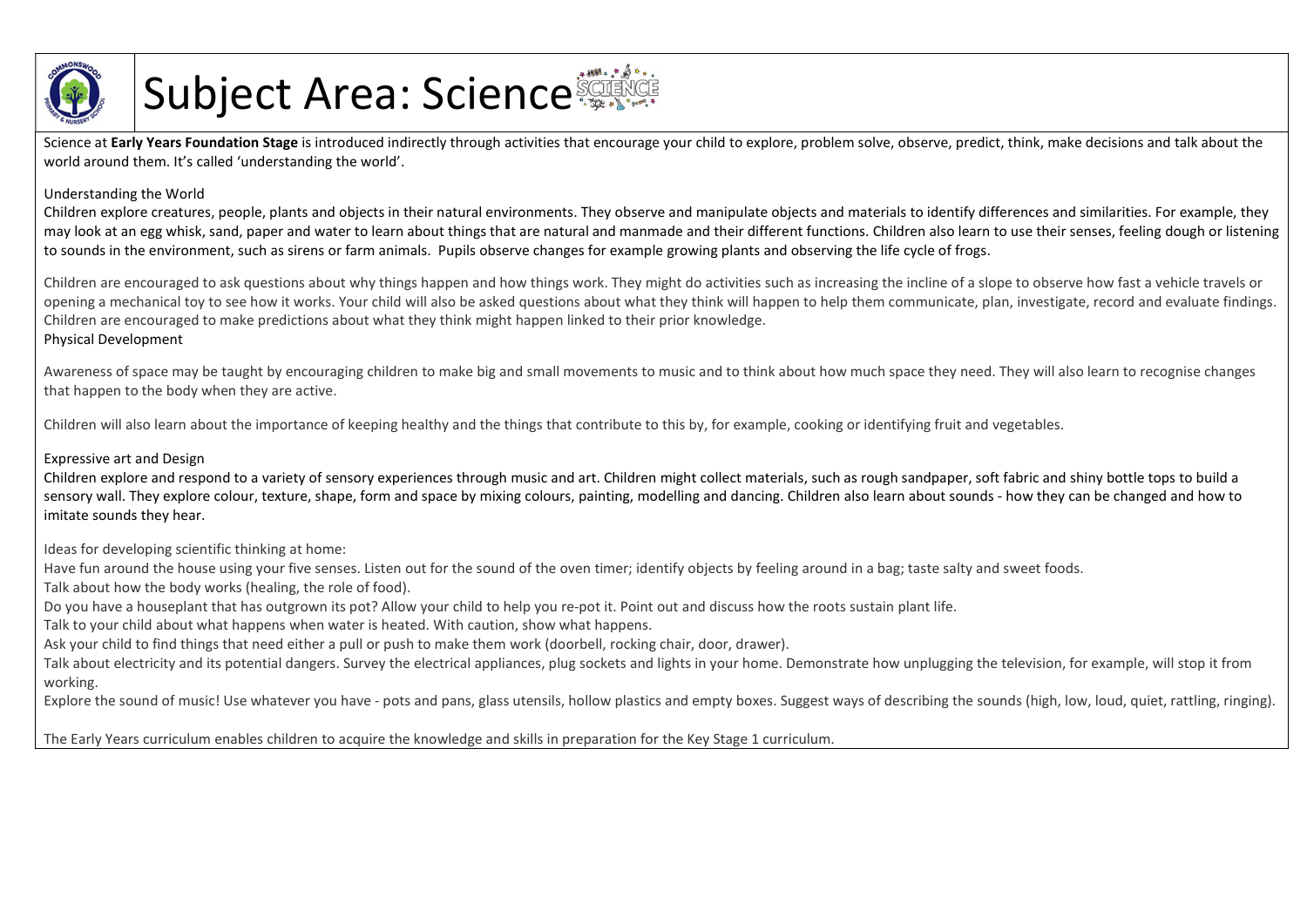| Knowledge / Skills        | <b>Early Years</b>                                                                      | Year 1                                                                                                                                                                                                                                                                                                                                                                 | Year 2                                                                                                                                                                                                                                                                                                                                                                 | Year 3                                                                                                                                                                                                                                                                                                                                                                                                                                                                                                                                                                                                                                                                                                                                                                                                                                       | Year 4                                                                                                                                                                                                                                                                                                                                                                                                                                                                                                                                                                                                                                                                                                                                                                                                                                          | Year 5                                                                                                                                                                                                                                                                                                                                                                                                                                                                                                                                                                                                                                                                                                                                                                                                                                                                   | Year 6                                                                                                                                                                                                                                                                                                                                                                                                                                                                                                                                                                                                                                                                                                                                                                                                                                                                   |
|---------------------------|-----------------------------------------------------------------------------------------|------------------------------------------------------------------------------------------------------------------------------------------------------------------------------------------------------------------------------------------------------------------------------------------------------------------------------------------------------------------------|------------------------------------------------------------------------------------------------------------------------------------------------------------------------------------------------------------------------------------------------------------------------------------------------------------------------------------------------------------------------|----------------------------------------------------------------------------------------------------------------------------------------------------------------------------------------------------------------------------------------------------------------------------------------------------------------------------------------------------------------------------------------------------------------------------------------------------------------------------------------------------------------------------------------------------------------------------------------------------------------------------------------------------------------------------------------------------------------------------------------------------------------------------------------------------------------------------------------------|-------------------------------------------------------------------------------------------------------------------------------------------------------------------------------------------------------------------------------------------------------------------------------------------------------------------------------------------------------------------------------------------------------------------------------------------------------------------------------------------------------------------------------------------------------------------------------------------------------------------------------------------------------------------------------------------------------------------------------------------------------------------------------------------------------------------------------------------------|--------------------------------------------------------------------------------------------------------------------------------------------------------------------------------------------------------------------------------------------------------------------------------------------------------------------------------------------------------------------------------------------------------------------------------------------------------------------------------------------------------------------------------------------------------------------------------------------------------------------------------------------------------------------------------------------------------------------------------------------------------------------------------------------------------------------------------------------------------------------------|--------------------------------------------------------------------------------------------------------------------------------------------------------------------------------------------------------------------------------------------------------------------------------------------------------------------------------------------------------------------------------------------------------------------------------------------------------------------------------------------------------------------------------------------------------------------------------------------------------------------------------------------------------------------------------------------------------------------------------------------------------------------------------------------------------------------------------------------------------------------------|
| Working<br>Scientifically | Explore the<br>natural world<br>around them,<br>making<br>observations<br>and drawings. | Asking simple questions<br>and recognising that<br>they can be answered<br>in different ways.<br>Observing closely, using<br>simple equipment.<br>Performing simple<br>tests.<br>Identifying and<br>classifying.<br>Using their<br>observations and ideas<br>to suggest answers to<br>questions.<br>Gathering and<br>recording data to help<br>in answering questions. | Asking simple questions<br>and recognising that<br>they can be answered<br>in different ways.<br>Observing closely, using<br>simple equipment.<br>Performing simple<br>tests.<br>Identifying and<br>classifying.<br>Using their<br>observations and ideas<br>to suggest answers to<br>questions.<br>Gathering and<br>recording data to help<br>in answering questions. | Asking relevant<br>questions and using<br>different types of<br>scientific enquiries to<br>answer them.<br>Setting up simple<br>practical enquiries,<br>comparative and fair<br>tests.<br>Making systematic and<br>careful observations<br>and, where<br>appropriate, taking<br>accurate measurements<br>using standard units,<br>using a range of<br>equipment.<br>Gathering, recording,<br>classifying and<br>presenting data in a<br>variety of ways.<br>Recording findings<br>using simple scientific<br>language, drawings,<br>labelled diagrams, keys,<br>bar charts, and tables.<br>Reporting on findings<br>from enquiries,<br>including oral and<br>written explanations,<br>displays or<br>presentations of results<br>and conclusions.<br>Using results to draw<br>simple conclusions,<br>make predictions for<br>values, suggest | Asking relevant<br>questions and using<br>different types of<br>scientific enquiries to<br>answer them.<br>Setting up simple<br>practical enquiries,<br>comparative and fair<br>tests.<br>Making systematic and<br>careful observations<br>and, where<br>appropriate, taking<br>accurate measurements<br>using standard units,<br>using a range of<br>equipment<br>Gathering, recording,<br>classifying and<br>presenting data in a<br>variety of ways.<br>Recording findings<br>using simple scientific<br>language, drawings,<br>labelled diagrams, keys,<br>bar charts, and tables.<br>Reporting on findings<br>from enquiries,<br>including oral and<br>written explanations,<br>displays or<br>presentations of results<br>and conclusions.<br>Using results to draw<br>simple conclusions,<br>make predictions for<br>new values, suggest | Planning different types<br>of scientific enquiries to<br>answer questions,<br>including recognising<br>and controlling<br>variables where<br>necessary.<br>Taking measurements,<br>using a range of<br>scientific equipment,<br>with increasing<br>accuracy and precision,<br>taking repeat readings<br>when appropriate.<br>Recording data and<br>results of increasing<br>complexity using<br>scientific diagrams and<br>labels, classification<br>keys, tables, scatter<br>graphs, bar and line<br>graphs.<br>Using test results to<br>make predictions to set<br>up further comparative<br>and fair tests.<br>Reporting and<br>presenting findings<br>from enquiries,<br>including conclusions,<br>causal relationships and<br>explanations of and a<br>degree of trust in<br>results, in oral and<br>written forms such as<br>displays and other<br>presentations. | Planning different types<br>of scientific enquiries to<br>answer questions,<br>including recognising<br>and controlling<br>variables where<br>necessary.<br>Taking measurements,<br>using a range of<br>scientific equipment,<br>with increasing<br>accuracy and precision,<br>taking repeat readings<br>when appropriate.<br>Recording data and<br>results of increasing<br>complexity using<br>scientific diagrams and<br>labels, classification<br>keys, tables, scatter<br>graphs, bar and line<br>graphs.<br>Using test results to<br>make predictions to set<br>up further comparative<br>and fair tests.<br>Reporting and<br>presenting findings<br>from enquiries,<br>including conclusions,<br>causal relationships and<br>explanations of and a<br>degree of trust in<br>results, in oral and<br>written forms such as<br>displays and other<br>presentations. |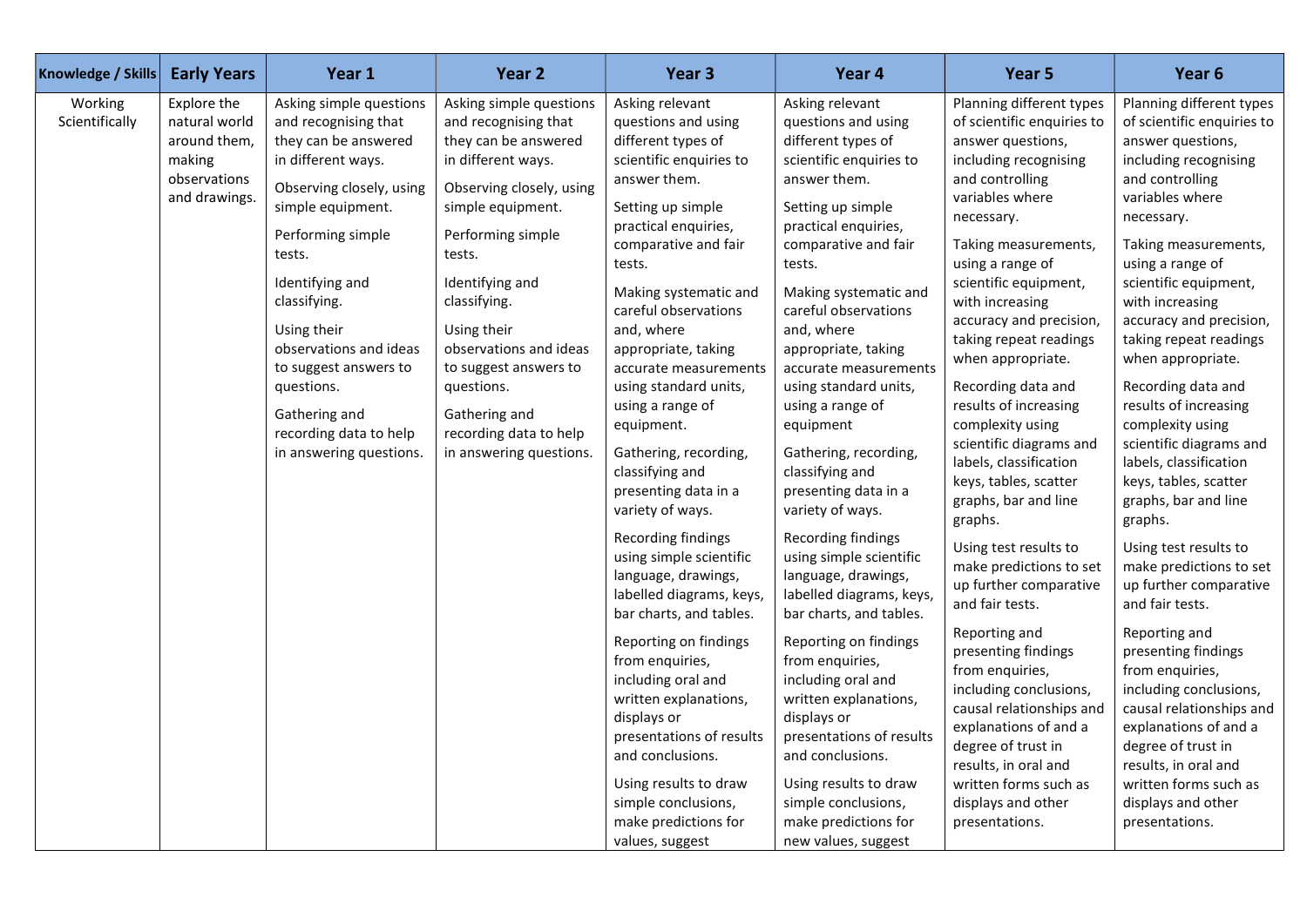| <b>Early Years</b><br>Knowledge / Skills                                                                                                                                      | Year 1                                                                                                                                                                                                                                                                                          | Year 2                                                                                                                                                                                                                                                                                                                                                                                                                                                              | Year 3                                                                                                                                                                                                                                                                                                                                                                                     | Year 4                                                                                                                                                                                                                                                                     | Year 5                                                                                                                                                                                                                            | Year 6                                                                                                                                                                                                                                                                                                                                        |
|-------------------------------------------------------------------------------------------------------------------------------------------------------------------------------|-------------------------------------------------------------------------------------------------------------------------------------------------------------------------------------------------------------------------------------------------------------------------------------------------|---------------------------------------------------------------------------------------------------------------------------------------------------------------------------------------------------------------------------------------------------------------------------------------------------------------------------------------------------------------------------------------------------------------------------------------------------------------------|--------------------------------------------------------------------------------------------------------------------------------------------------------------------------------------------------------------------------------------------------------------------------------------------------------------------------------------------------------------------------------------------|----------------------------------------------------------------------------------------------------------------------------------------------------------------------------------------------------------------------------------------------------------------------------|-----------------------------------------------------------------------------------------------------------------------------------------------------------------------------------------------------------------------------------|-----------------------------------------------------------------------------------------------------------------------------------------------------------------------------------------------------------------------------------------------------------------------------------------------------------------------------------------------|
|                                                                                                                                                                               |                                                                                                                                                                                                                                                                                                 |                                                                                                                                                                                                                                                                                                                                                                                                                                                                     | improvements, raise<br>questions.<br>Identifying differences,<br>similarities or changes.<br>Using straightforward<br>scientific evidence to<br>answer questions/<br>findings.                                                                                                                                                                                                             | improvements and<br>raise further questions.<br>Identifying differences,<br>similarities or changes<br>related to simple<br>scientific ideas and<br>processes.<br>Using straightforward<br>scientific evidence to<br>answer questions<br>/findings                         | Identifying scientific<br>evidence that has been<br>used to support or<br>refute ideas or<br>arguments.                                                                                                                           | Identifying scientific<br>evidence that has been<br>used to support or<br>refute ideas or<br>arguments.                                                                                                                                                                                                                                       |
| Explore the<br>Plants<br>natural world<br><b>Living Things</b><br>around them,<br>Evolution<br>making<br>observations<br>and drawing<br>pictures of<br>animals and<br>plants; | <b>Plants</b><br>Identify and name a<br>variety of plants.<br>Identify and describe<br>the basic structure of<br>plants.<br>deciduous<br>evergreen<br>leaves<br>flowers<br>blossom<br>petals<br>fruit<br>roots<br>bulb<br>seed<br>trunk<br>branch<br>stem<br>names of common<br>plants and tree | <b>Plants</b><br>Observe and describe<br>how seeds and bulbs<br>grow.<br>Find out and describe<br>how plants need water,<br>light and a suitable<br>temperature.<br><b>Living Things</b><br>Explore and compare<br>the differences<br>between things that are<br>living, dead, and never<br>been alive.<br>Living things live in<br>habitats.<br>Describe how different<br>habitats provide for the<br>basic needs.<br>Identify and name a<br>variety of plants and | <b>Plants</b><br>Identify and describe<br>the functions of<br>different parts of<br>flowering plants.<br>Explore the<br>requirements of plants<br>for life and growth and<br>how they vary.<br>Investigate the way in<br>which water is<br>transported within<br>plants.<br>Explore the part that<br>flowers play in the life<br>cycle of flowering<br>plants.<br>function<br>root<br>stem | Living things and their<br>habitats<br>Recognise that living<br>things can be grouped<br>in a variety of ways.<br>Explore and use<br>classification keys.<br>Recognise that<br>environments can<br>change and that this<br>can sometimes pose<br>dangers to living things. | Living things and their<br>habitats<br>Describe the<br>differences in the life<br>cycles of a mammal, an<br>amphibian, an insect<br>and a bird.<br>Describe the life<br>process of reproduction<br>in some plants and<br>animals. | Living things and their<br>habitats<br>Describe how living<br>things are classified into<br>broad groups according<br>to common observable<br>characteristics and<br>based on similarities<br>and differences.<br>Give reasons for<br>classifying plants and<br>animals.<br>micro-organisms<br>classification<br>invertebrates<br>vertebrates |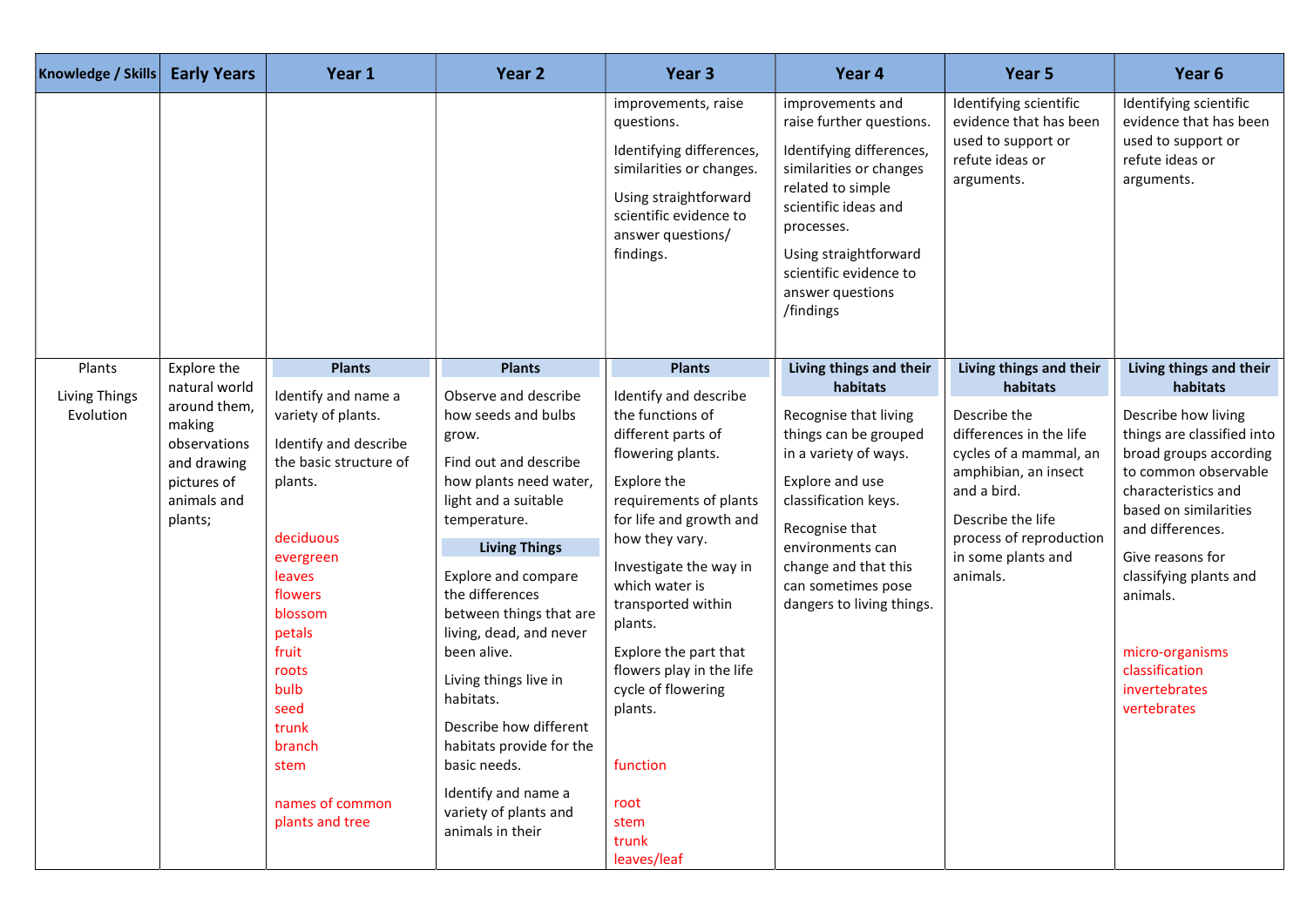| Knowledge / Skills   | <b>Early Years</b> | Year 1                                                                                                                                                                                                                                                                                                                        | Year 2                                                                                                                                                                                                                                                                                                                               | Year <sub>3</sub>                                                                                                                                                                                                                                                                                                     | Year 4                                                                                                                                                                                                                                                                                                                 | Year 5                                                                                                                                     | Year <sub>6</sub>                                                                                                                                                                                                                                                                                                                                       |
|----------------------|--------------------|-------------------------------------------------------------------------------------------------------------------------------------------------------------------------------------------------------------------------------------------------------------------------------------------------------------------------------|--------------------------------------------------------------------------------------------------------------------------------------------------------------------------------------------------------------------------------------------------------------------------------------------------------------------------------------|-----------------------------------------------------------------------------------------------------------------------------------------------------------------------------------------------------------------------------------------------------------------------------------------------------------------------|------------------------------------------------------------------------------------------------------------------------------------------------------------------------------------------------------------------------------------------------------------------------------------------------------------------------|--------------------------------------------------------------------------------------------------------------------------------------------|---------------------------------------------------------------------------------------------------------------------------------------------------------------------------------------------------------------------------------------------------------------------------------------------------------------------------------------------------------|
|                      |                    |                                                                                                                                                                                                                                                                                                                               | habitats, including<br>microhabitats.<br>Describe food chains<br>and identify and name<br>different sources of<br>food.<br>germination<br>growth<br>survival<br>reproduction<br>(seed/bulb)<br>living / dead /<br>habitat / microhabitat<br>basic needs<br>food chain<br>consumer / producer<br>life processes                       | flower<br>pistil<br>stamen<br>male<br>female<br>pollen<br>nutrients<br>transport<br>seed dispersal<br>pollination<br>seed formation<br>fertiliser<br>life cycle                                                                                                                                                       |                                                                                                                                                                                                                                                                                                                        |                                                                                                                                            |                                                                                                                                                                                                                                                                                                                                                         |
| Animals<br>including |                    | Animals, including<br>humans                                                                                                                                                                                                                                                                                                  | Animals, including<br>humans                                                                                                                                                                                                                                                                                                         | Animals, including<br>humans                                                                                                                                                                                                                                                                                          | Animals, including<br>humans                                                                                                                                                                                                                                                                                           | Animals, including<br>humans                                                                                                               | Animals, including<br>humans                                                                                                                                                                                                                                                                                                                            |
| humans               |                    | Identify and name a<br>variety of common<br>animals.<br>Identify and name a<br>variety of common<br>animals that are<br>carnivores, herbivores<br>and omnivores.<br>Describe and compare<br>the structure of a<br>variety of common<br>animals.<br>Identify, name, draw<br>and label the basic<br>parts of the human<br>body. | Notice that animals,<br>including humans, have<br>offspring which grow<br>into adults.<br>Find out about and<br>describe the basic<br>needs of animals.<br>Describe the<br>importance for humans<br>of exercise, eating the<br>right amounts of<br>different types of food,<br>and hygiene.<br>life cycle<br>baby/young<br>offspring | Identify that animals,<br>including humans, need<br>the right types and<br>amount of nutrition.<br>Identify that humans<br>and some other animals<br>have skeletons and<br>muscles for support,<br>protection and<br>movement.<br>nutrition<br>skeleton<br>endoskeleton<br>exoskeleton<br>invertebrate<br>hydrostatic | Describe the simple<br>functions of the human<br>digestive system.<br>Identify human teeth<br>and their functions.<br>Construct and interpret<br>food chains, id<br>producers, predators<br>and prey.<br>mouth / tongue / teeth<br>oesophagus<br>stomach<br>small / large intestine<br>digestive system /<br>digestion | Describe the changes as<br>humans develop to old<br>age.<br>life cycle<br>life processes<br>reproduction<br>reproduce<br>sexual<br>asexual | Identify and name the<br>main parts of the<br>human circulatory<br>system.<br>Recognise the impact of<br>diet, exercise, drugs<br>and lifestyle on the way<br>their bodies function.<br>Describe the ways in<br>which nutrients and<br>water are transported<br>within animals.<br>circulation / circulatory<br>system<br>heart<br>blood vessel / blood |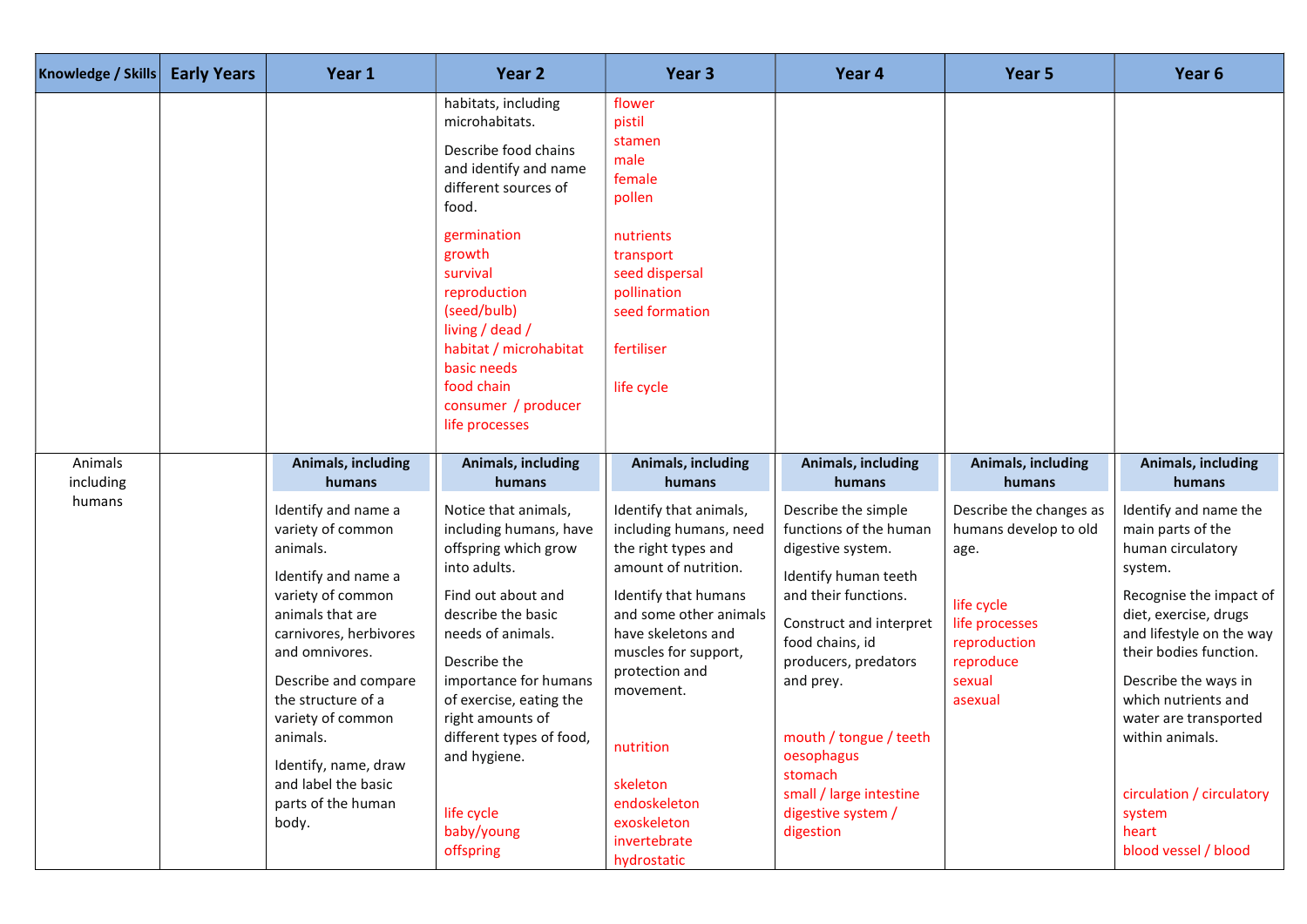| Knowledge / Skills      | <b>Early Years</b> | Year 1                                                                                                                                                                                                              | Year 2                                                                                                                         | Year <sub>3</sub>                                                                                    | Year 4                                                                                                                                                                                                                                                                                                                                                                                                                                                                                                                                            | Year 5                                                                                                                                            | Year <sub>6</sub>                                                                                                                                                                                                                                                                                                                                                                                      |
|-------------------------|--------------------|---------------------------------------------------------------------------------------------------------------------------------------------------------------------------------------------------------------------|--------------------------------------------------------------------------------------------------------------------------------|------------------------------------------------------------------------------------------------------|---------------------------------------------------------------------------------------------------------------------------------------------------------------------------------------------------------------------------------------------------------------------------------------------------------------------------------------------------------------------------------------------------------------------------------------------------------------------------------------------------------------------------------------------------|---------------------------------------------------------------------------------------------------------------------------------------------------|--------------------------------------------------------------------------------------------------------------------------------------------------------------------------------------------------------------------------------------------------------------------------------------------------------------------------------------------------------------------------------------------------------|
|                         |                    | fish<br>amphibian<br>reptile<br>bird<br>mammal<br>insect<br>pet<br>head / neck / arm /<br>elbow / leg / knee /<br>face / ear / eye / hair /<br>mouth / teeth<br>senses<br>smell<br>taste<br>touch<br>sound<br>sight | adult<br>basic needs<br>exercise<br>nutrition<br>hygiene<br>water<br>food<br>air<br>health<br>survive                          | muscle<br>protection<br>movement                                                                     | carnivores / herbivores<br>/ omnivores<br>premolars / incisors /<br>molars / canine<br>Sound<br>Identify how sounds are<br>made. Recognise that<br>vibrations from sounds<br>travel through a<br>medium to the ear.<br>Find patterns between<br>pitch of a sound and<br>features of the<br>producing object.<br>Find patterns between<br>the volume of a sound<br>and the strength of the<br>vibrations that<br>produced it.<br>Recognise that sounds<br>get fainter further<br>away.<br>vibration / pitch /<br>volume<br>sound source<br>produce |                                                                                                                                                   | transport<br>nutrients<br>drugs<br>exercise<br>lifestyle<br><b>Evolution and</b><br>inheritance<br>Recognise that living<br>things have changed<br>over time and that<br>fossils provide<br>information.<br>Recognise that living<br>things produce<br>offspring.<br>Identify how animals<br>and plants are adapted<br>to suit their<br>environment.<br>fossil<br>offspring<br>adaptation<br>evolution |
| RSE (linked to<br>PSHE) |                    | Know that changes<br>happen when we grow<br>up<br>Know that people grow<br>up at different rates<br>and that is normal                                                                                              | Know how their bodies<br>have changed from<br>when they were a baby<br>and that they will<br>continue to change as<br>they age | Know that in animals<br>and humans lots of<br>changes happen<br>between conception<br>and growing up | Know that personal<br>characteristics are<br>inherited from birth<br>parents and this is<br>brought about by an<br>ovum joining with a<br>sperm                                                                                                                                                                                                                                                                                                                                                                                                   | Know how girls' and<br>boys' bodies change<br>during puberty and<br>understand the<br>importance of looking<br>after themselves<br>physically and | Know how girls' and<br>boys' bodies change<br>during puberty and<br>understand the<br>importance of looking<br>after themselves<br>physically and<br>emotionally                                                                                                                                                                                                                                       |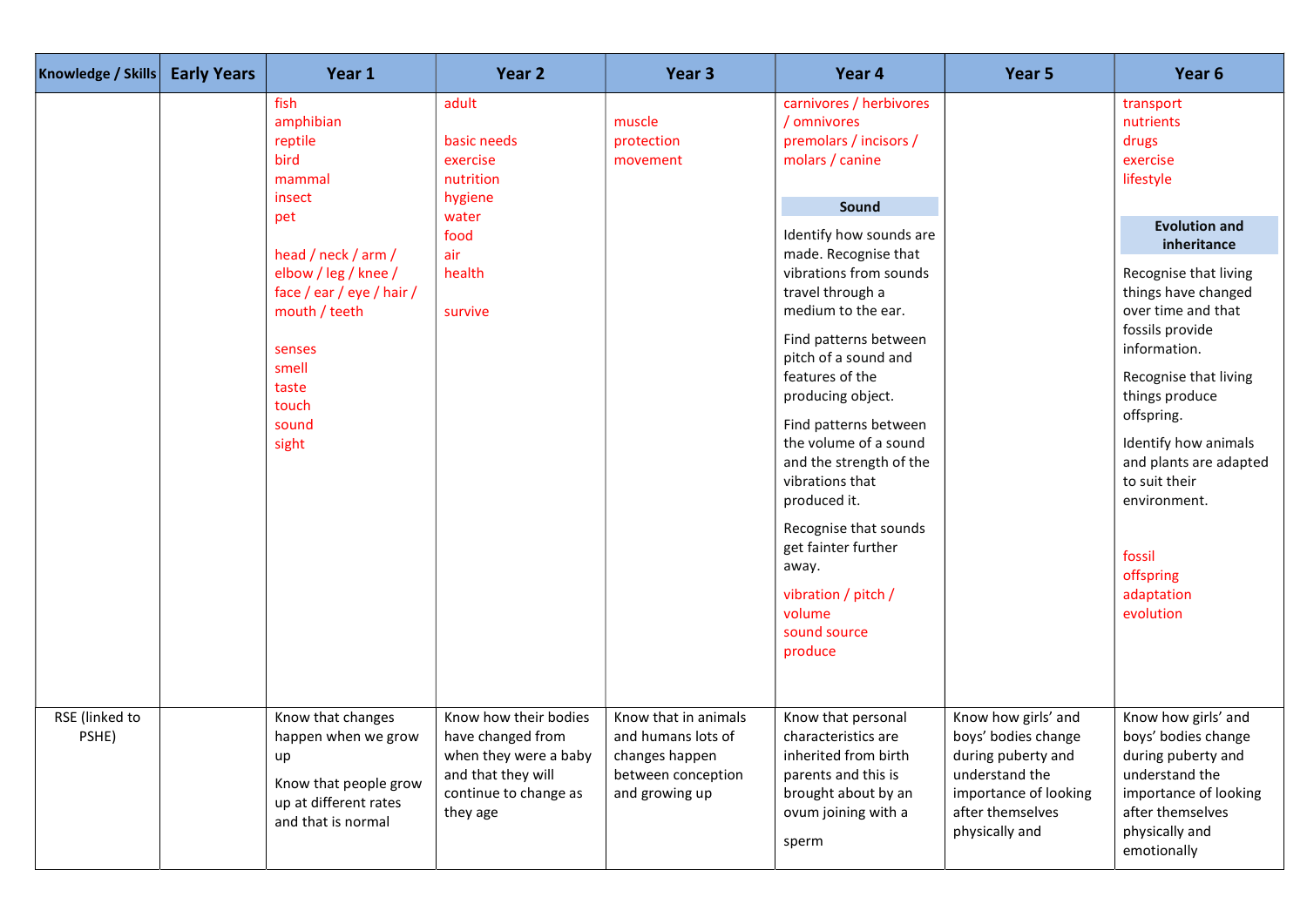| <b>Knowledge / Skills</b>          | <b>Early Years</b>                                                                       | Year 1                                                                                                                                                                                                                                                                                                            | Year <sub>2</sub>                                                                                                                                                                                                          | Year <sub>3</sub>                                                                                                                                                                                                                                                                                                                                                                                                                                                                                                                                                                                                                                  | Year 4                                                                                                                                                                                                                                                                                                                         | Year 5                                                                                                                                                                                                                                  | Year 6                                                                                                                 |
|------------------------------------|------------------------------------------------------------------------------------------|-------------------------------------------------------------------------------------------------------------------------------------------------------------------------------------------------------------------------------------------------------------------------------------------------------------------|----------------------------------------------------------------------------------------------------------------------------------------------------------------------------------------------------------------------------|----------------------------------------------------------------------------------------------------------------------------------------------------------------------------------------------------------------------------------------------------------------------------------------------------------------------------------------------------------------------------------------------------------------------------------------------------------------------------------------------------------------------------------------------------------------------------------------------------------------------------------------------------|--------------------------------------------------------------------------------------------------------------------------------------------------------------------------------------------------------------------------------------------------------------------------------------------------------------------------------|-----------------------------------------------------------------------------------------------------------------------------------------------------------------------------------------------------------------------------------------|------------------------------------------------------------------------------------------------------------------------|
|                                    |                                                                                          | Know the names of<br>male and female<br>private body parts<br>Know that there are<br>correct names for<br>private body parts and<br>nicknames, and when<br>to use them<br>Know which parts of<br>the body are private<br>and that they belong to<br>that person and that<br>nobody has the right to<br>hurt these | Know the physical<br>differences between<br>male and female bodies<br>Know the correct<br>names for private body<br>parts<br>Know that private body<br>parts are special and<br>that no one has the<br>right to hurt these | Know that in nature it is<br>usually the female that<br>carries the baby<br>Know that in humans a<br>mother carries the baby<br>in her uterus (womb)<br>and this is where it<br>develops<br>Know that babies need<br>love and care from their<br>parents/carers<br>Know some of the<br>changes that happen<br>between being a baby<br>and a child<br>Know that the male and<br>female body needs to<br>change at puberty so<br>their bodies can make<br>babies when they are<br>adults<br>Know some of the<br>outside body changes<br>that happen during<br>puberty<br>Know some of the<br>changes on the inside<br>that happen during<br>puberty. | Know that babies are<br>made by a sperm<br>joining with an ovum<br>Know the names of the<br>different internal and<br>external body parts that<br>are needed to make a<br>baby<br>Know how the female<br>and male body change<br>at puberty<br>Know that personal<br>hygiene is important<br>during puberty and as<br>an adult | emotionally<br>Know that sexual<br>intercourse can lead to<br>conception<br>Know that some people<br>need help to conceive<br>Know that becoming a<br>teenager involves<br>various changes and<br>also brings growing<br>responsibility | Know how a baby<br>develops from<br>conception through the<br>nine months of<br>pregnancy and how it is<br>born        |
| Earth and Space                    | Know some                                                                                | <b>Seasonal changes</b>                                                                                                                                                                                                                                                                                           |                                                                                                                                                                                                                            | Light                                                                                                                                                                                                                                                                                                                                                                                                                                                                                                                                                                                                                                              |                                                                                                                                                                                                                                                                                                                                | <b>Earth and space</b>                                                                                                                                                                                                                  | Light                                                                                                                  |
| Rocks and Soils<br>Light / Seasons | similarities<br>and<br>differences<br>between the<br>natural world<br>around them<br>and | Observe changes across<br>the 4 seasons.<br>Observe and describe<br>weather associated<br>with the seasons and<br>how day length varies                                                                                                                                                                           |                                                                                                                                                                                                                            | Know light is needed to<br>see things and that dark<br>is the absence of light.<br>Notice that light is<br>reflected from surfaces.                                                                                                                                                                                                                                                                                                                                                                                                                                                                                                                |                                                                                                                                                                                                                                                                                                                                | Describe the movement   Recognise that light<br>of the Earth and other<br>planets.<br>Describe the movement<br>of the moon.                                                                                                             | appears to travel in<br>straight lines.<br>Explain that objects are<br>seen because they give<br>out or reflect light. |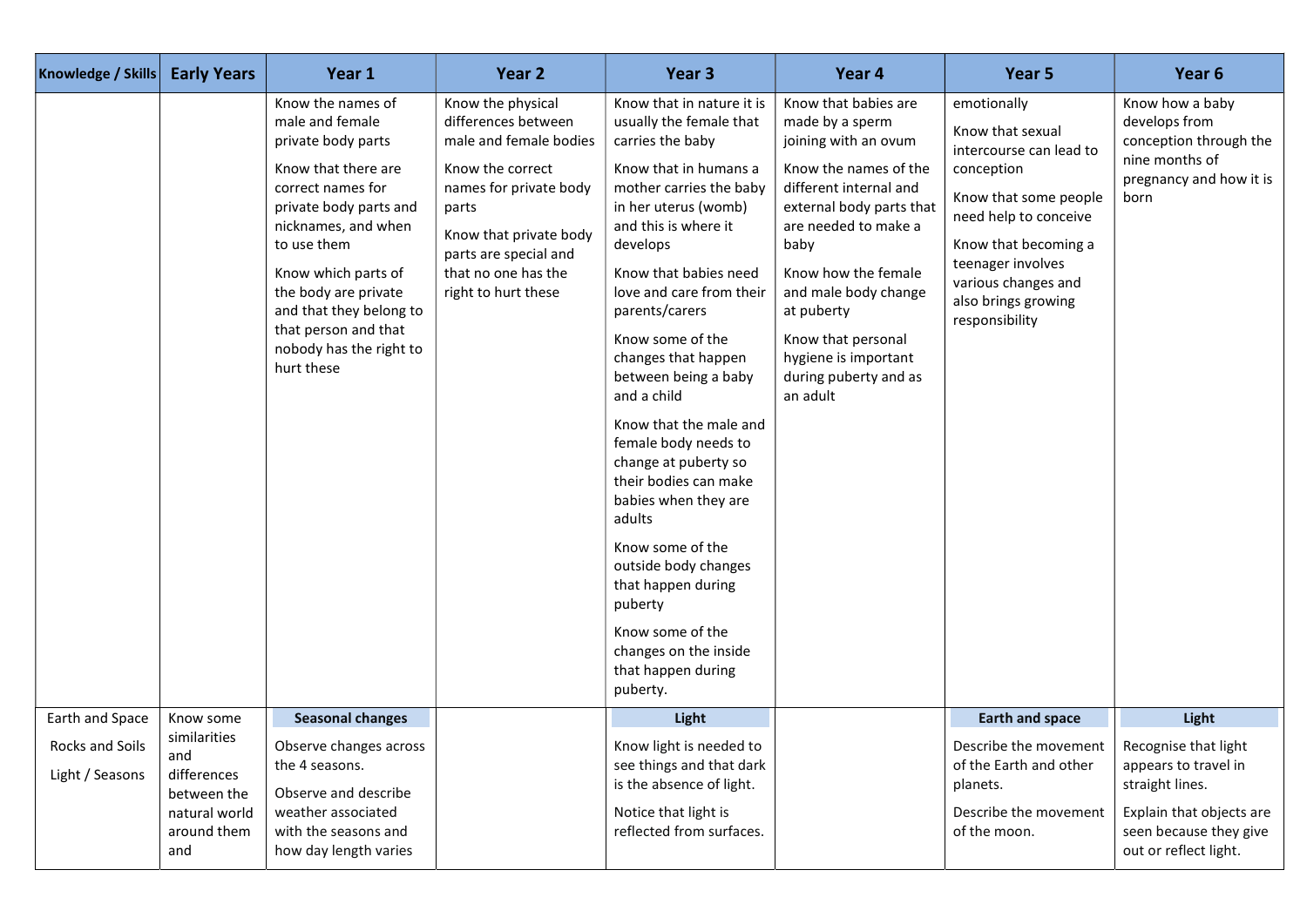| Knowledge / Skills | <b>Early Years</b>                                                                                            | Year 1                                                                                               | Year 2 | Year 3                                                                                                                                                                                                                                                                                                                                                                                                                                                     | Year 4 | Year 5                                                                                                                                                                                                                                                                  | Year 6                                                                                                                                                                                                                                                                                                            |
|--------------------|---------------------------------------------------------------------------------------------------------------|------------------------------------------------------------------------------------------------------|--------|------------------------------------------------------------------------------------------------------------------------------------------------------------------------------------------------------------------------------------------------------------------------------------------------------------------------------------------------------------------------------------------------------------------------------------------------------------|--------|-------------------------------------------------------------------------------------------------------------------------------------------------------------------------------------------------------------------------------------------------------------------------|-------------------------------------------------------------------------------------------------------------------------------------------------------------------------------------------------------------------------------------------------------------------------------------------------------------------|
|                    | contrasting<br>environments<br>, drawing on<br>their<br>experiences<br>and what has<br>been read in<br>class. | <b>Spring</b><br>Summer<br>Autumn<br>Winter<br>weather<br>season<br>seasonal changes<br>night<br>day |        | Recognise that light<br>from the sun can be<br>dangerous.<br>Know how shadows are<br>formed and how they<br>change size.<br>opaque<br>transparent<br>translucent<br>shadow<br>reflect<br>light source<br><b>Rocks</b><br>Compare and group<br>together different<br>rocks.<br>Describe how fossils are<br>formed.<br>Recognise that soils are<br>made from rocks and<br>organic matter.<br>soil<br>rock<br>fossil<br>sedimentary<br>igneous<br>metamorphic |        | Describe the sun, Earth<br>and moon as<br>approximately spherical<br>bodies.<br>Use the idea of the<br>Earth's rotation to<br>explain day and night.<br>planets<br>solar system<br>moon<br>star<br>celestial<br>spherical<br>dwarf planet<br>geocentric<br>heliocentric | Explain that we see<br>things because light<br>travels from light<br>sources to our eyes or<br>from light sources to<br>objects and then to our<br>eyes.<br>Explain why shadows<br>have the same shape as<br>the objects that cast<br>them.<br>reflect<br>light<br>travel<br>opaque<br>transparent<br>translucent |
|                    |                                                                                                               |                                                                                                      |        | grains<br>crystals<br>permeable/non                                                                                                                                                                                                                                                                                                                                                                                                                        |        |                                                                                                                                                                                                                                                                         |                                                                                                                                                                                                                                                                                                                   |
|                    |                                                                                                               |                                                                                                      |        |                                                                                                                                                                                                                                                                                                                                                                                                                                                            |        |                                                                                                                                                                                                                                                                         |                                                                                                                                                                                                                                                                                                                   |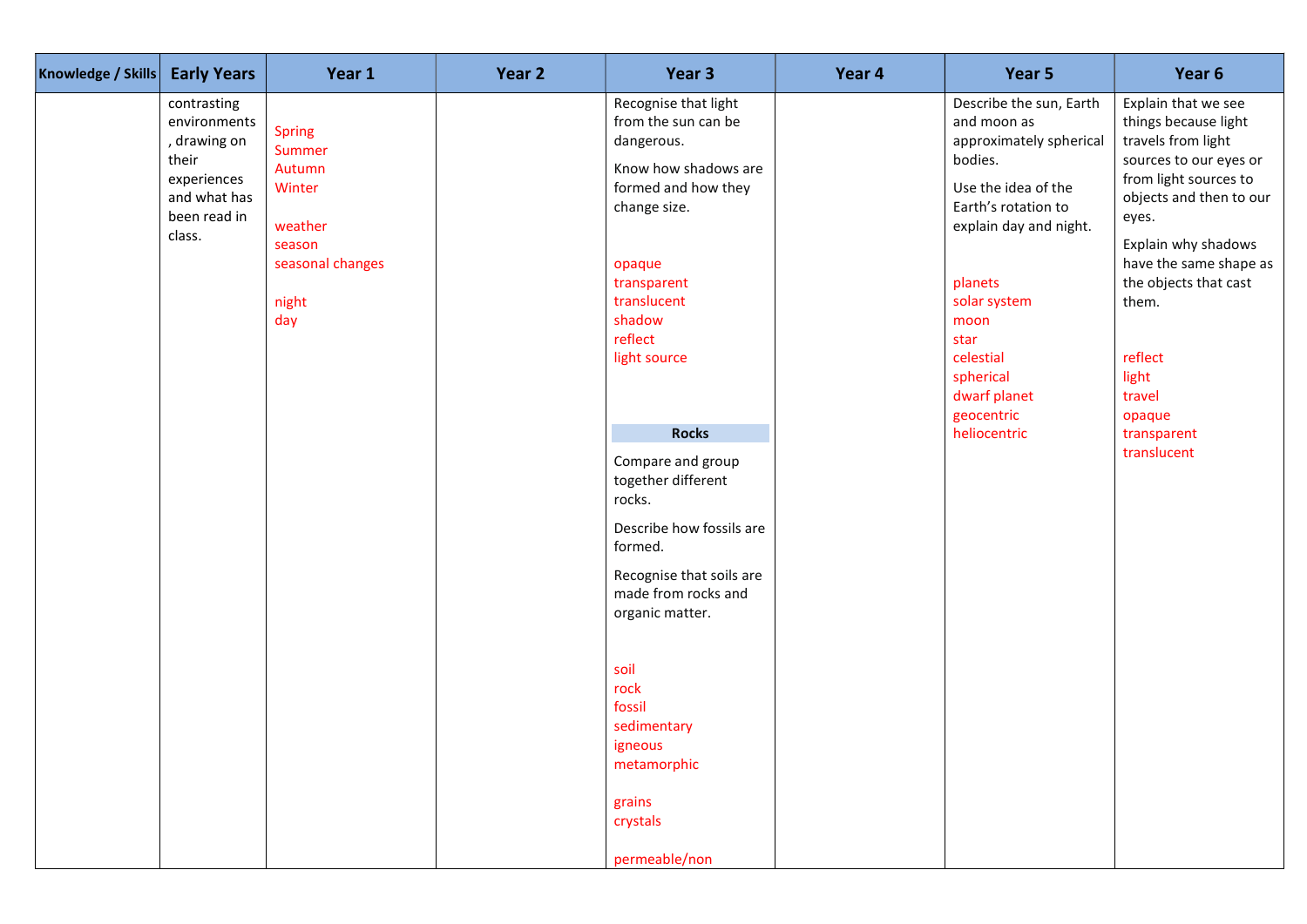| Knowledge / Skills                                                | <b>Early Years</b>                                                                                                                          | Year 1                                                                                                                                                                                                                                                                                                                                                                                                                                                                                                                                         | Year 2                                                                                                                                                                                                                                                                                                                                                       | Year 3                                                                                                                                                                                                                                                                                                                                                                                                                                                                                                                                                                                                                                                                                     | Year 4                                                                                                                                                                                                                                                                                                                                                                                                                                                                                                                                                                                                                                                                        | Year 5                                                                                                                                                                                                                                                                                                                                                                                                                                                                                                                                                                                                                                                                                                                            | Year 6                                                                                                                                                                                                                                                                                                                                                                  |
|-------------------------------------------------------------------|---------------------------------------------------------------------------------------------------------------------------------------------|------------------------------------------------------------------------------------------------------------------------------------------------------------------------------------------------------------------------------------------------------------------------------------------------------------------------------------------------------------------------------------------------------------------------------------------------------------------------------------------------------------------------------------------------|--------------------------------------------------------------------------------------------------------------------------------------------------------------------------------------------------------------------------------------------------------------------------------------------------------------------------------------------------------------|--------------------------------------------------------------------------------------------------------------------------------------------------------------------------------------------------------------------------------------------------------------------------------------------------------------------------------------------------------------------------------------------------------------------------------------------------------------------------------------------------------------------------------------------------------------------------------------------------------------------------------------------------------------------------------------------|-------------------------------------------------------------------------------------------------------------------------------------------------------------------------------------------------------------------------------------------------------------------------------------------------------------------------------------------------------------------------------------------------------------------------------------------------------------------------------------------------------------------------------------------------------------------------------------------------------------------------------------------------------------------------------|-----------------------------------------------------------------------------------------------------------------------------------------------------------------------------------------------------------------------------------------------------------------------------------------------------------------------------------------------------------------------------------------------------------------------------------------------------------------------------------------------------------------------------------------------------------------------------------------------------------------------------------------------------------------------------------------------------------------------------------|-------------------------------------------------------------------------------------------------------------------------------------------------------------------------------------------------------------------------------------------------------------------------------------------------------------------------------------------------------------------------|
| Materials /                                                       | Understand                                                                                                                                  | <b>Everyday materials</b>                                                                                                                                                                                                                                                                                                                                                                                                                                                                                                                      | <b>Uses of everyday</b>                                                                                                                                                                                                                                                                                                                                      | <b>Forces and magnets</b>                                                                                                                                                                                                                                                                                                                                                                                                                                                                                                                                                                                                                                                                  | <b>States of matter</b>                                                                                                                                                                                                                                                                                                                                                                                                                                                                                                                                                                                                                                                       | <b>Properties and changes</b>                                                                                                                                                                                                                                                                                                                                                                                                                                                                                                                                                                                                                                                                                                     | <b>Electricity</b>                                                                                                                                                                                                                                                                                                                                                      |
| <b>States of Matter</b><br>some<br>Forces<br>Electricity<br>them, | important<br>processes and<br>changes in<br>the natural<br>world around<br>including the<br>seasons and<br>changing<br>states of<br>matter. | Distinguish between an<br>object and the material<br>from which it is made.<br>Identify and name a<br>variety of everyday<br>materials.<br>Describe the simple<br>physical properties of a<br>variety of everyday<br>materials.<br>Compare and group<br>together a variety of<br>everyday materials.<br>hard/soft<br>stretchy/stiff<br>shiny/dull<br>rough/smooth<br>bendy/rigid<br>waterproof/not<br>absorbent/not<br>opaque/transparent<br>plastic<br>metal<br>glass<br>wood<br>water<br>rock<br>brick<br>paper<br>fabric<br>elastic<br>foil | materials<br>Identify and compare<br>the suitability of a<br>variety of everyday<br>materials.<br>Find out how the<br>shapes of solid objects<br>made from some<br>materials can be<br>changed by squashing<br>etc.<br>wood<br>metal<br>plastic<br>glass<br>brick<br>rock<br>paper<br>cardboard<br>properties<br>solid<br>squash<br>bend<br>twist<br>stretch | Compare how things<br>move on different<br>surfaces.<br>Notice that some forces<br>need contact between<br>2 objects, but magnetic<br>forces can act at a<br>distance.<br>Observe how magnets<br>attract or repel each<br>other and attract some<br>materials and not<br>others.<br>Compare and group<br>together a variety of<br>everyday materials on<br>the basis of whether<br>they are magnetic<br>materials.<br>Describe magnets as<br>having 2 poles.<br>Predict whether 2<br>magnets will attract or<br>repel each other.<br>repel<br>attract<br>magnetic field<br>magnet material<br>poles<br>force<br>bar magnet<br>ring magnet<br>button magnet<br>horseshoe magnet<br>friction | Compare and group<br>materials together,<br>according to whether<br>they are solids, liquids<br>or gases.<br>Observe that some<br>materials change state<br>when heated or cooled,<br>and measure the<br>temperature.<br>Identify the part played<br>by evaporation and<br>condensation in the<br>water cycle.<br>temperature<br><b>Celsius</b><br>solid<br>liquid<br>gas<br>change of state<br>evaporation<br>condensation<br>water cycle<br><b>Electricity</b><br>Identify common<br>appliances.<br>Construct a simple<br>series electrical circuit.<br>Identify if a lamp will<br>light in a simple series<br>circuit, based on<br>whether or not the<br>lamp is part of a | of materials<br>Compare and group<br>materials by their<br>properties.<br><b>Understand solutions</b><br>and describe how to<br>recover a substance<br>from a solution.<br>Use knowledge of<br>solids, liquids and gases<br>to decide how mixtures<br>might be separated,<br>including through<br>filtering etc.<br>Give reasons for uses of<br>everyday materials.<br>Demonstrate that<br>dissolving, mixing and<br>changes of state are<br>reversible changes.<br>Explain that some<br>changes result in new<br>materials.<br>hardness<br>solubility<br>conductivity<br>magnetism<br>transparency<br>solution<br>dissolve<br>liquid / solid / gas<br>filtering / sieving<br>evaporating<br>mixture<br>reversible / irreversible | Associate the<br>brightness of a lamp or<br>the volume of a buzzer<br>with the number and<br>voltage of cells used in<br>the circuit.<br>Compare and give<br>reasons for variations in<br>how components<br>function, including the<br>brightness of bulbs etc.<br>Use recognised symbols<br>in a diagram.<br>cells<br>voltage<br>simple circuit<br>symbol<br>component |